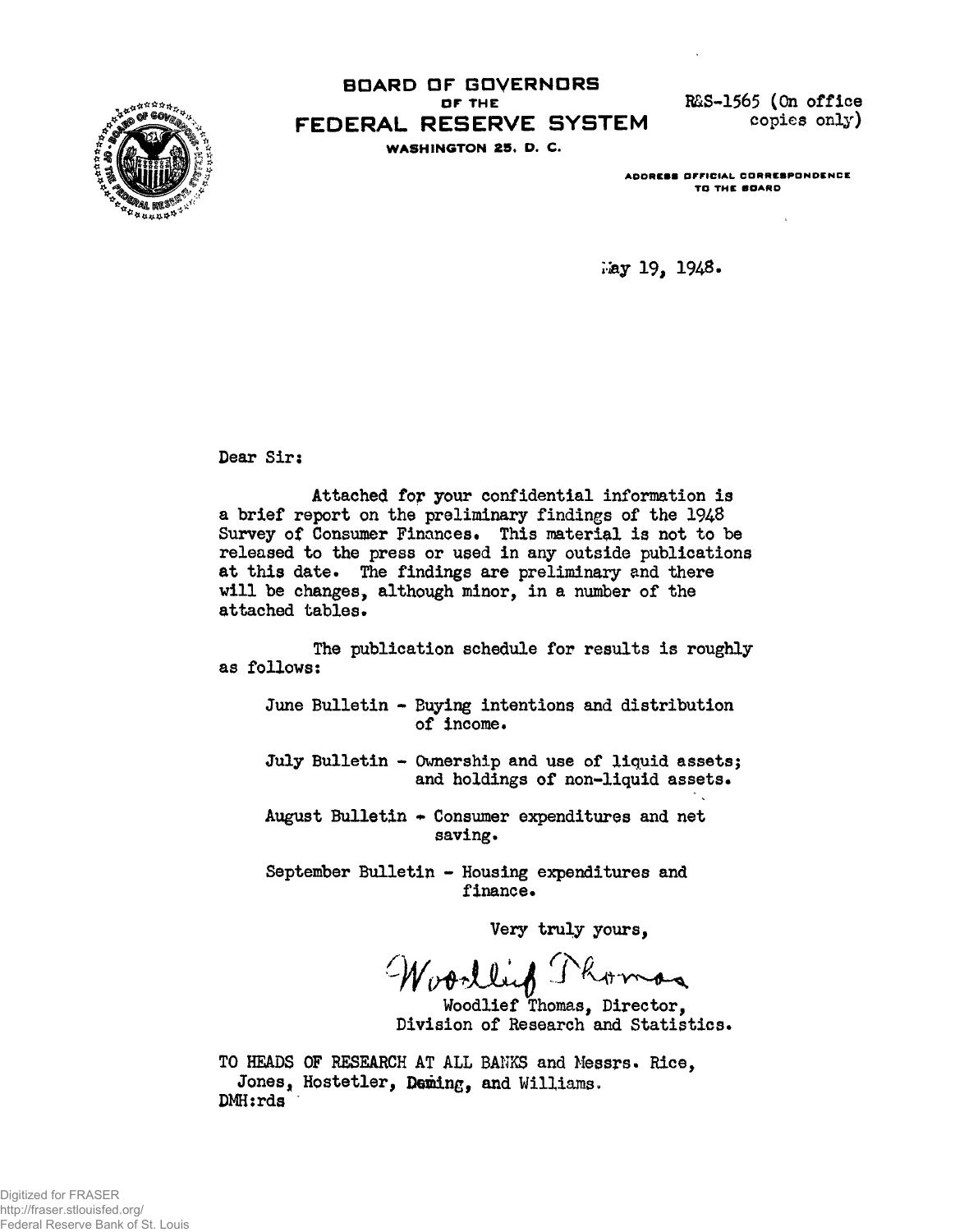PRELIMINARY RESULTS OF THE 1918 SURVEY OF CONSUMER FINANCES

Certain preliminary results from the  $19\mu8$  Survey of Consumer Finances, conducted for the Board by the Michigan Research Center, are presented here for your confidential information• This survey was based on approximately  $3,500$  interviews taken throughout the nation during January, February, and the first two weeks in March, 1948. No release of this information to the press should be made at this time.

CONSUMER FINANCIAL STATUS STRONG BUT SHOWS WEAKENING

1. Of the total number of  $\mu\beta_*\mu$  million consumer units, about 2.S million more units in 19h7 than in 19U6 had money incomes above \$5,000, while about 3 million less consumer units had incomes below  $93,000$ . For consumers as a whole there was roughly a 10 per cent rise in total money income but, of course, much of this increase was offset by the higher cost of living.

2. Somewhat fewer spending units held liquid assets  $(i.e.,$ checking accounts, savings accounts, or Government bonds) in early  $1948$  as compared to early  $1947$ . This is the first time since the end of the war that there has been any decline in the number of spending units holding liquid assets. Total liquid asset holdings of spending units showed some increase, however, so that there was some increase in the average holding.

3. Roughly 3.5 million fewer spending units had savings bonds at the beginning of  $1948$ . This substantial decline in the number of savings bond holders extended the tendency noted in 1946 and was the primary factor accounting for the smaller number of people holding liquid assets• There was little or no change in the number of people holding checking or savings accounts.

U» The total net amounts saved out of income by consumers continued to decline in  $1947$ , reflecting further heavy dissaving (i.e\*, expenditures in excess of income) on the part of one-fourth to one-third of all spending units and somewhat smaller amounts saved by other spending units. The substantial dissaving in 1947 was closely associated with the large increase in the volume of consumer durable goods bought on credit or through use of liquid assets. Increases in consumer expenditures to meet higher living costs was another important factor in consumer dissaving last year.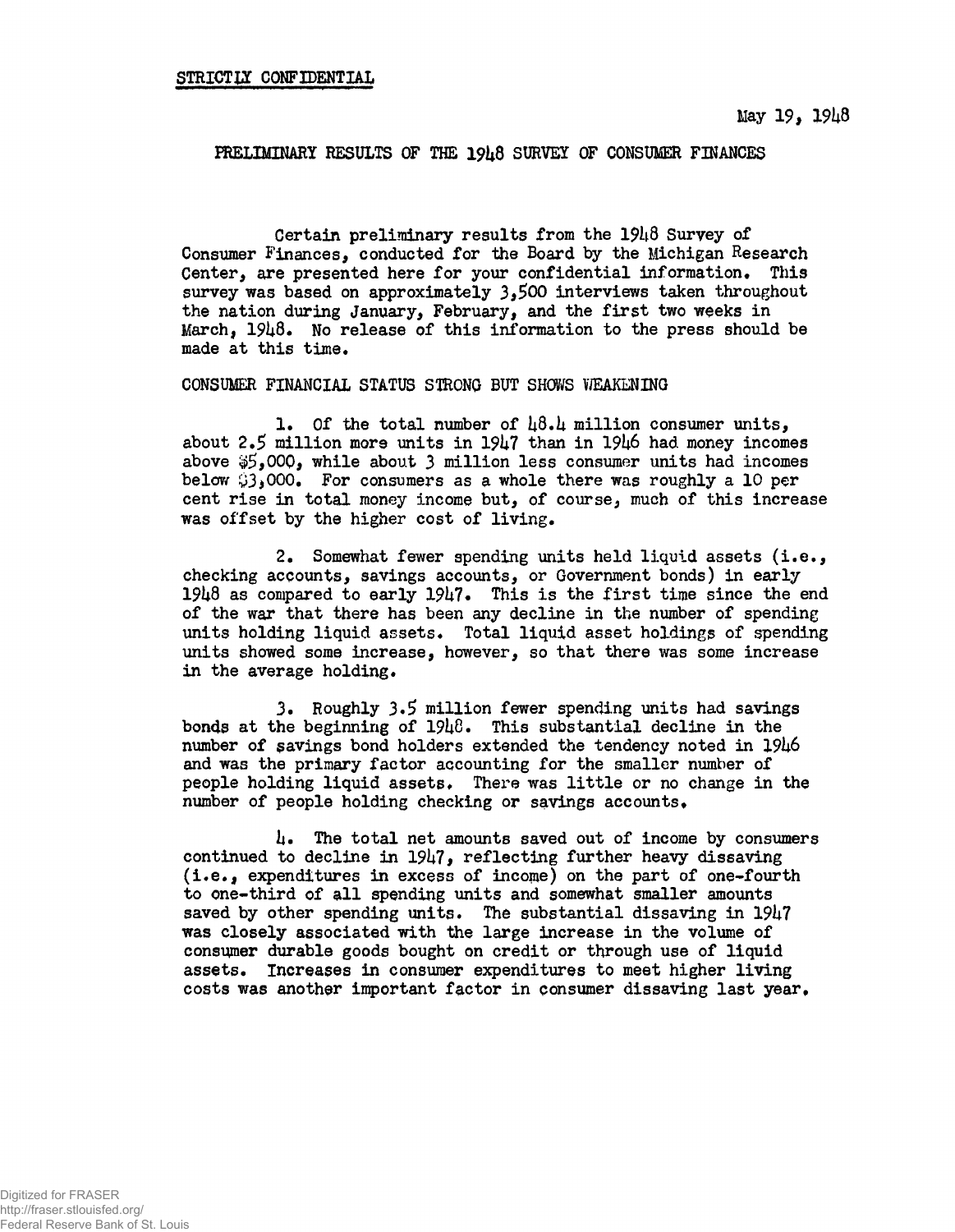**. 5« In 19U6 dissavers were heavily concentrated in income** classes up to \$3,000. In 1947, however, the concentration extended **up to the \$5\*000 income level\* Particularly noteworthy was the significant rise in the number of dissavers with annual incomes of \$3,000 to \$7,500\***

#### **CONSUMER OUTLOOK STILL OPTIMISTIC**

1. Although somewhat less optimistic than was observed **in early 19U7, most consumers were still optimistic about both their future income prospects and about future business conditions•**

**2\* The break in commodity prices during the first week in February appears to have had little dampening influence upon consumers<sup>1</sup> optimism\* As many consumers expected their incomes to rise and good times after the price break as before the price break.**

#### HEAVY CONSUMER SPENDING FOR DURABLE GOODS IN 1947

1. Roughly two-fifths of all consumer units indicated **that they had purchased some consumer durable goods during 19h7« The veteran of World War II continued to be a heavy spender on dur~ able itemsj in fact, almost three-fifths of spending units with veterans bought some type of durable good,**

**2\* About 7 million spending units bought automobiles in 19U7 and approximately 17 million spending units bought other selected durable goods such as furniture, refrigerators, radios, washing machines, ranges, sewing machines, and other large appliances1**

**3« About 8 million spending units used instalment credit in purchasing these goods, almost twice as many as used credit for** buying such goods in 1946.

#### **CONSUMER BUYING INTENTIONS REiaAIN STRONG**

**!• At the beginning of 19U8 as many consumers planned to buy automobiles and other selected durable goods as at the beginning of 19ti7# There was some indication of a drop in the demand for new c\$rs on the part of spending units with incomes below \$3\*000 but this was largely offset by an increase in the number of spending units at higher income levels that planned to buy new cars\* There was a slight increase in the number of spending units that were** prospective buyers of durable goods other than cars.

2. There was no significant difference noted in purchas**ing plans for consumer- durable goods among interviews taken before** and after the commodity price break. Although there was a very **substantial shift in consumers<sup>1</sup> general price expectations after**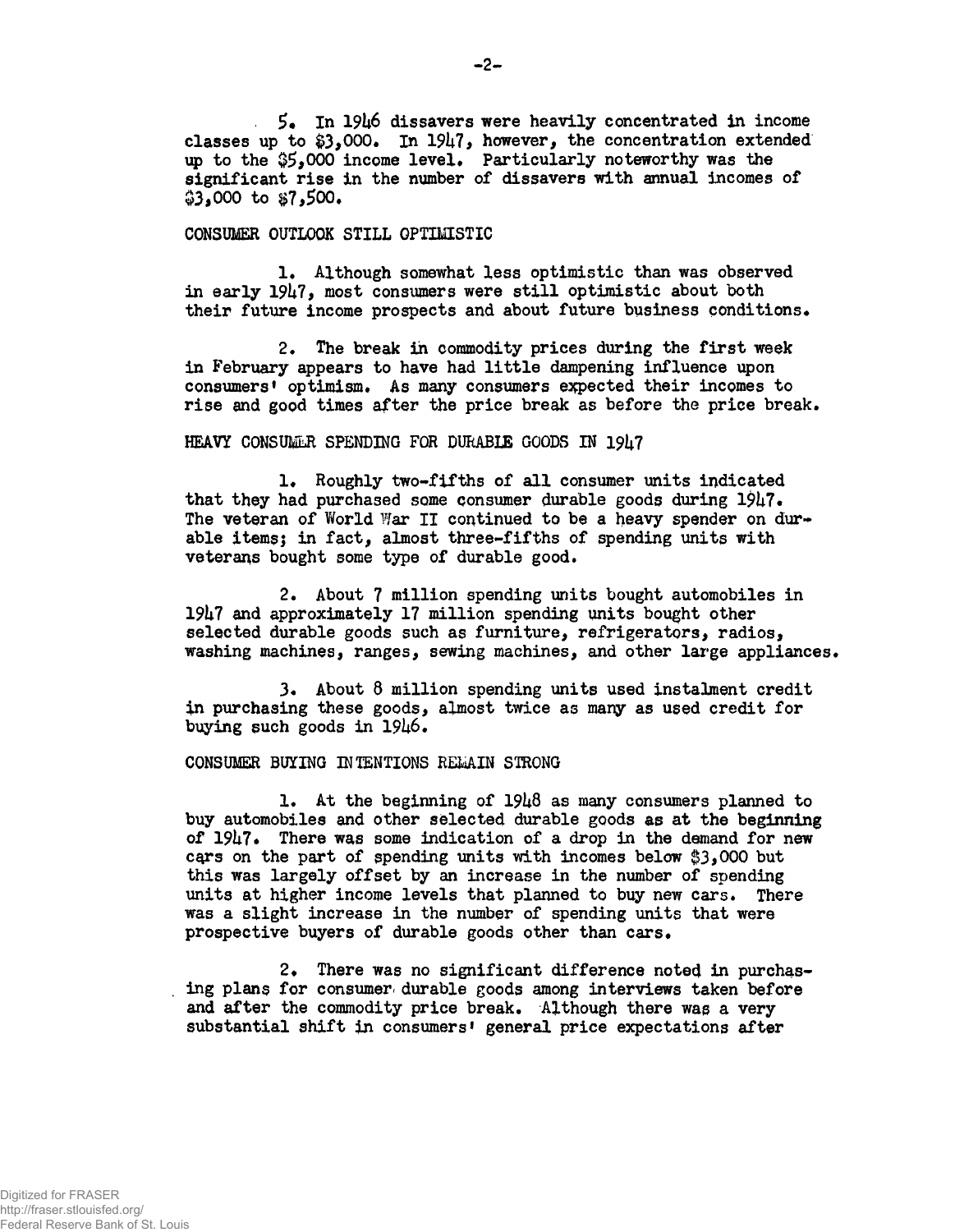**the commodity price break, with many more spending units anticipating price declines, these price expectations were generally confined to food prices» The price break appeared to have little effect upon consumer expectations of durable goods prices, on which many spending** units anticipated declines as early as July 1947.

**3. Continuing tendencies noted in early 19U7\* there was** a further softening in the prospective total demand for houses. Ap**proximately 20 p§r cent less spending units in early 19U8 as compared to 191\*7 indicated some plans for buying houses. Again this slackening in buying intentions was most noteworthy on the part of spending** units with incomes below \$2,000.

**U« Buying plans were particularly strong, however, for new houses, Somewhat more than 1 million spending units indicated** intentions to buy such houses in 19h8. This total is greater than **estimated completions of now houses for owner-occupancy for the year 19U8\* The prices that prospective buyers indicated they would pay** for these houses were closely in line with prices paid in 1947.

#### **CONCLUSIONS**

**1. The general financial status of consumers showed the** first signs of weakening in 1947. Fewer spending units held liquid **assets at the end of the year and there was a substantial increase in total indebtedness• This weakening, however, should be considered a danger signal only. Most consumers continue to have a strong financial status since (1) employment and income are at peak levels,** and (2) well over two-thirds of all spending units still have liquid **assets in their possession with sizeable amounts held by people in all income groups•**

**2# The outlook is that consumer expenditures for durables will continue in expanding volume. Some tempering appeared in the demand for new cars, but buying intentions still exceed expected production\* As a result of recently proposed armament expenditures, it is probable that there has been a substantial increase in immediate demand for certain types of durable goods since the survey was taken.**

**3. There is a tendency for a greater proportion of consumer durable goods to be bought on a credit basis today than a year ago and for a somewhat smaller proportion to be bought through use of accumulated liquid savings. As the volume of consumer durable goods purchased continues to rise, however, increasingly larger amounts of liquid assets are being used in buying these goods and there has been no slackening in the rate of turnover of such assets•**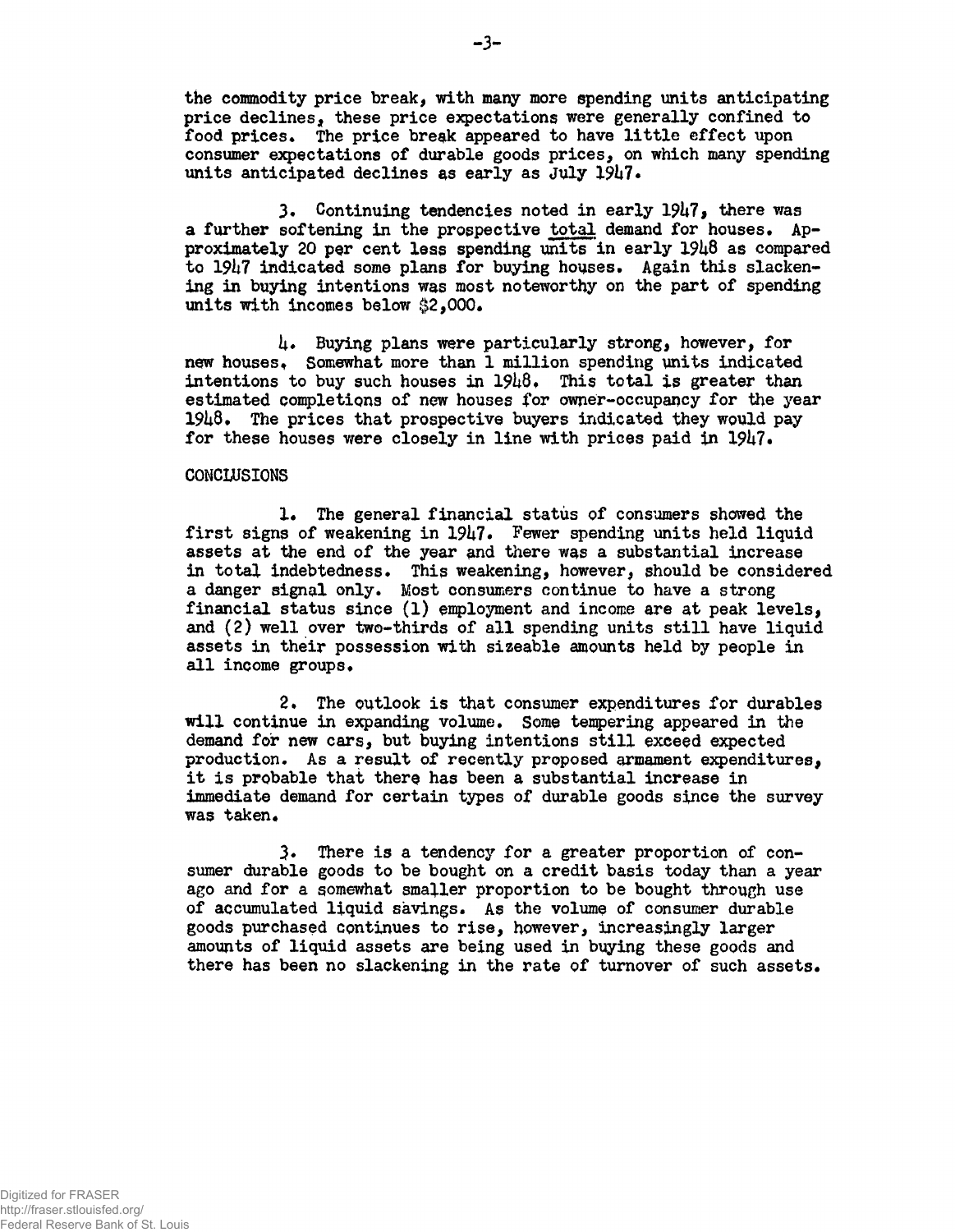**4\* In order for spending units to satisfy their demand** for houses, particularly new houses, in 1948, there will need be a further substantial increase in the volume of mortgage credit. **Since veterans account for approximately half of the total housing demand, no slackening in requests for GI mortgage loans can be** anticipated.

**5\* In general, consumer plans to buy both durable goods and houses would indicate a continuation of heavy demand in those areas which are strongly dependent upon availability of credit and liquid assets for effective buying power.**

**6. Prospects in 1948 are for further heavy dissaving on the part of at least one-fourth of all spending units and no substantial change in the aggregate amounts saved by other spending** unita. In this connection, while no change in motives for saving **is indicated by the general results of the survey, it is evident that considerable efforts will be necessary to make the security** savings bond drive an outstanding success. Total saving out of cur**rent income will not be sufficient during the year to permit sub**stantial increases in consumer holdings of these bonds. Purchase of **savings bonds by use of other liquid assets, particularly checking accounts should be further encouraged to supplement purchases through** the pay roll deduction plan.

\* \* \* \* \*

**Attached are a number of preliminary tables presenting some** of the results discussed in this report.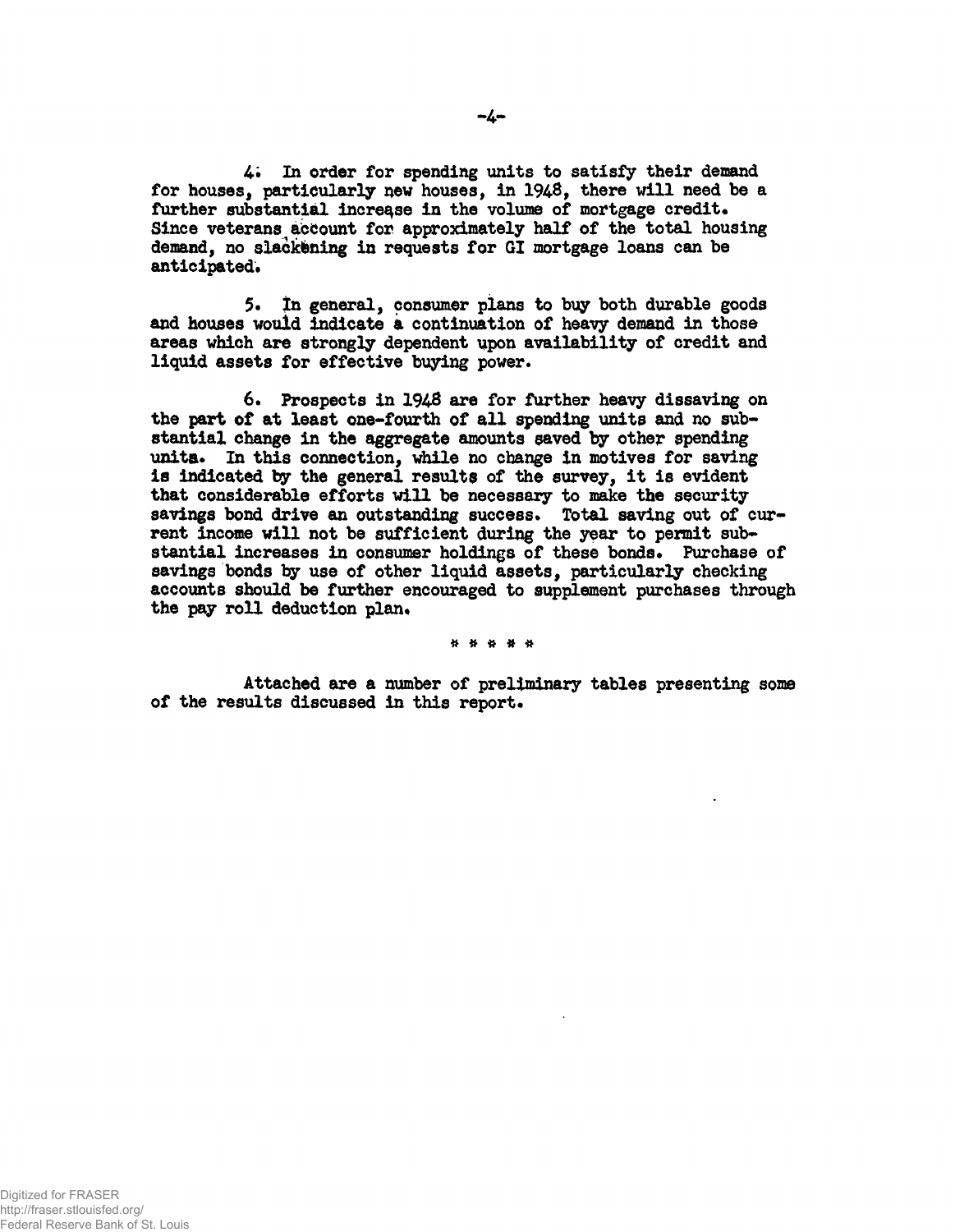## **DISTRIBUTION OF SPENDING UNITS AND SHARE OF MONEY INCOME RECEIVED, BY INCOME GROUPS, 1947, 1946, and 1945 2/ (per cent)**

|                                       | $-1947-$          |                    | $-1946-$          |                         | $-1945-$                   |               |
|---------------------------------------|-------------------|--------------------|-------------------|-------------------------|----------------------------|---------------|
| Annual money income<br>before taxes   | Spending<br>units | Share of<br>income | Spending<br>units | Share of<br>income      | Spending Share of<br>units | income        |
| Under $\mathcal{L}$ ,000              | 14                | $\boldsymbol{z}$   | 17                | $\overline{\mathbf{3}}$ | 20                         | 5             |
| $$1,000 - $1,999$                     | 22                | 10                 | 23                | 12                      | 27                         | 16            |
| $\$2,000 - \$2,999$                   | 23                | 17                 | 25                | 21                      | 23                         | 23            |
| $$3,000 - $3,999 + \cdots$            | 17                | 18                 | 17                | 20                      | 15                         | 20            |
| $64,000 - 64,999$                     | 10                | 13                 | 8                 | 13                      | 7                          | 12            |
| $$5,000 - $7,499 + \cdot$$            | 9                 | 16                 | 6                 | 11                      | 5                          | $\mathbf{11}$ |
| $$7,500$ and over $\cdot \cdot \cdot$ |                   | 24                 |                   | 20                      |                            | 13            |
| All income groups.                    | 100               | 100                | 100               | 100                     | 100                        | 100           |

**Note: The share of incqme received by the highest 10 per cent of income receivers was 29 per cent in 1945, 32 per cent in 1946, and 33 per cent in 1947\***

**y Annual money income before taxes in 1947, 1946, and 1945.**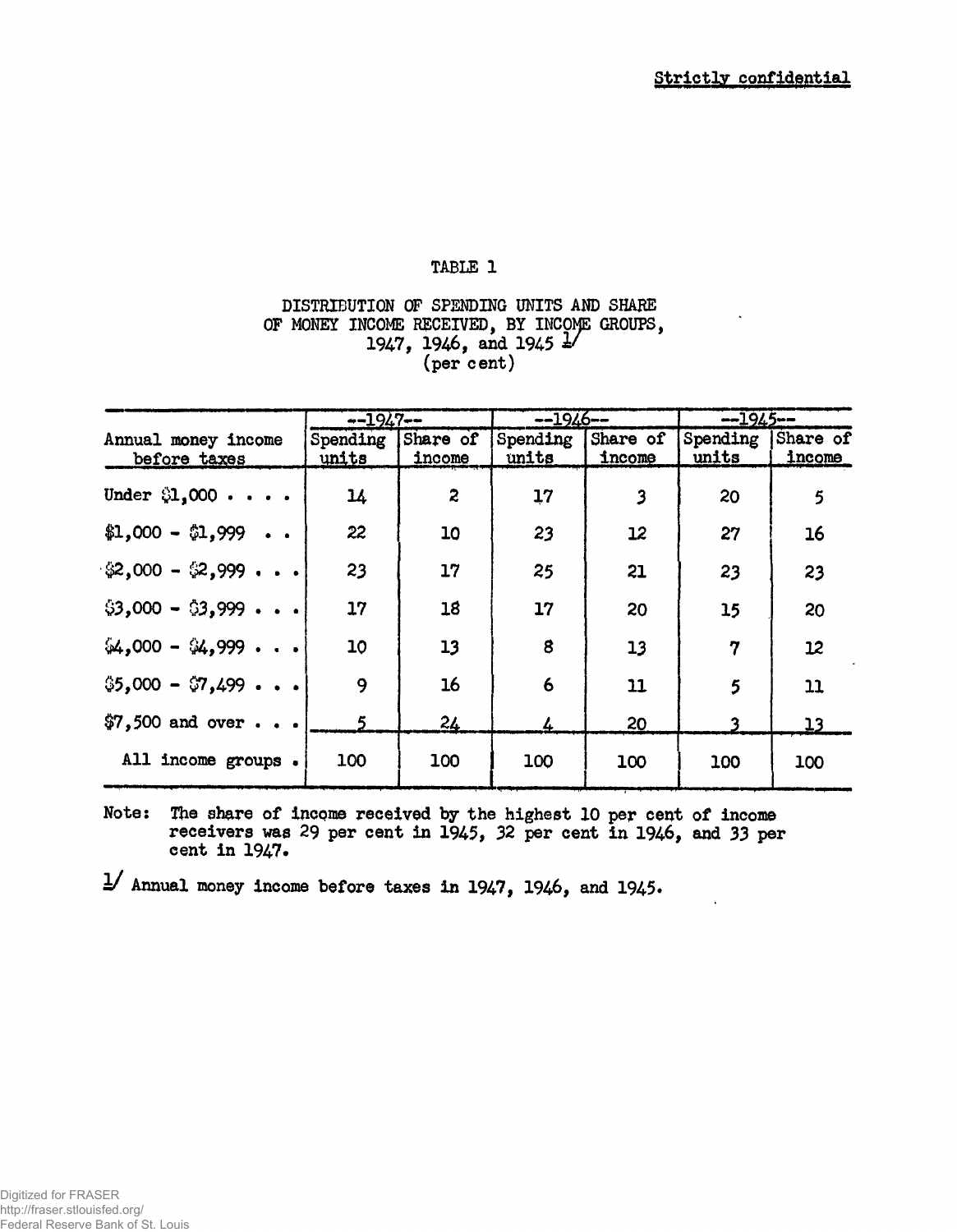### DISTRIBUTION OF SPENDING UNITS BY SIZE OF TOTAL LIQUID ASSET HOLDING, EARLY 1948 AND EARLY 1947 (per cent)

| Amount of liquid assets held              | Early $1948$ <sup><math>\frac{1}{2}</math></sup> | Early $1947^2$          |
|-------------------------------------------|--------------------------------------------------|-------------------------|
| None                                      | 27                                               | 24                      |
| $$1 - $199$                               | 15                                               | 14                      |
| $$200 - $499$                             | 12 <sup>°</sup>                                  | 12                      |
| $$500 - $999 + \cdots$                    | 11                                               | 14                      |
| $$1,000 - $1,999 \cdot \cdot \cdot \cdot$ | 11                                               | 14                      |
| $$2,000 - $2,999 \cdot \cdot \cdot \cdot$ | 6                                                | 7                       |
| $$3,000 - $4,999 \cdot \cdot \cdot \cdot$ | 6                                                | 7                       |
| $$5,000 - $9,999 \cdot \cdot \cdot$$      | 5                                                | 5                       |
| $$10,000$ and over $\cdot \cdot \cdot$    | 4                                                | $\overline{\mathbf{3}}$ |
| Not ascertained <sup>3/</sup>             |                                                  | Ο                       |
| All spending units                        | 100                                              | 100                     |

 $\pm$ / Amount held at time of interview in January-March 1948.  $2^{\frac{1}{2}}$ , Amount held at time of interview in January-March 1947.  $\mathcal Z$  The "not ascertained" cases have been distributed for the early 1947 data but have not been distributed as yet for the early 1948 data.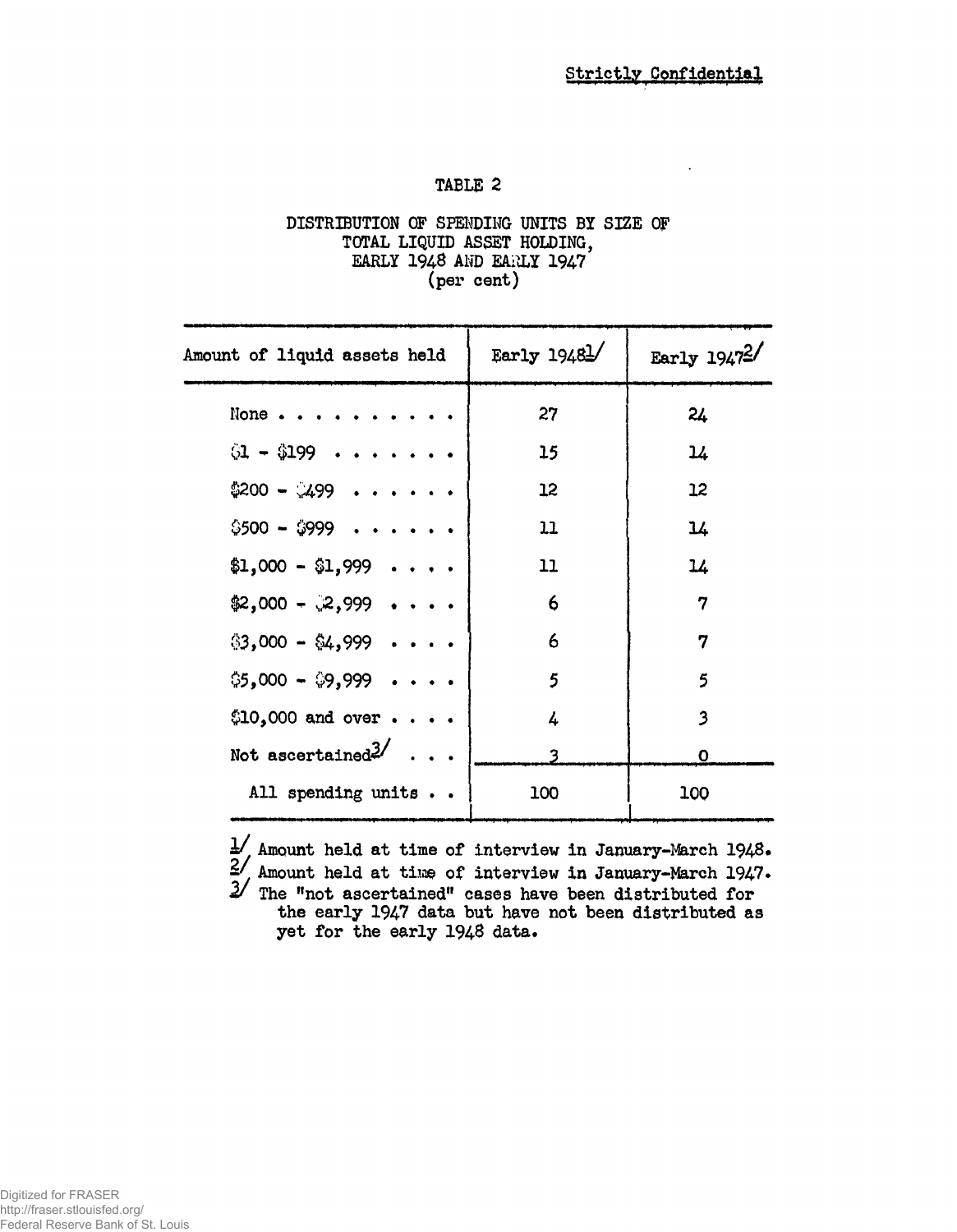## **DISTRIBUTION OF SPENDING UNITS BY SIZE OP** SAVINGS ACCOUNT AND SIZE OF A-F BOND HOLDING, **EARLY 1948 AND EARLY 1947 (per cent)**

|                                     |                | Savings account | A-F bond        |                  |  |  |
|-------------------------------------|----------------|-----------------|-----------------|------------------|--|--|
| Amount of asset held                | Early<br>19481 | Early<br>19472/ | Early,<br>1948L | Early,<br>19472/ |  |  |
| None                                | 60             | 58              | 53              | 44               |  |  |
| $$1 - $199$                         | 9              | 9               | 15              | 17               |  |  |
| $$200 - $499 \cdot$                 | 8              | 8               | 11              | 15               |  |  |
| $$500 - $999$                       | 7              | 8               | 8               | 11               |  |  |
| $(1,000 - 0.999 \cdot \cdot \cdot)$ | 5              | 8               | 5               | 7                |  |  |
| \$2,000 and over                    | 9              | 9               | 7               | 6                |  |  |
| Not ascertained $2'$                | $\mathbf{2}$   | O               |                 | $\mathbf 0$      |  |  |
| All spending units.                 | 100            | 100             | 100             | 100              |  |  |

**U Amount held at time of interview in January-March 1948« 2/ Amount held at time of interview in January~March 1947• 2/ The ftnot ascertained" cases have been distributed for the early 1947 data but have not been distributed as yet** for the early 1948 data.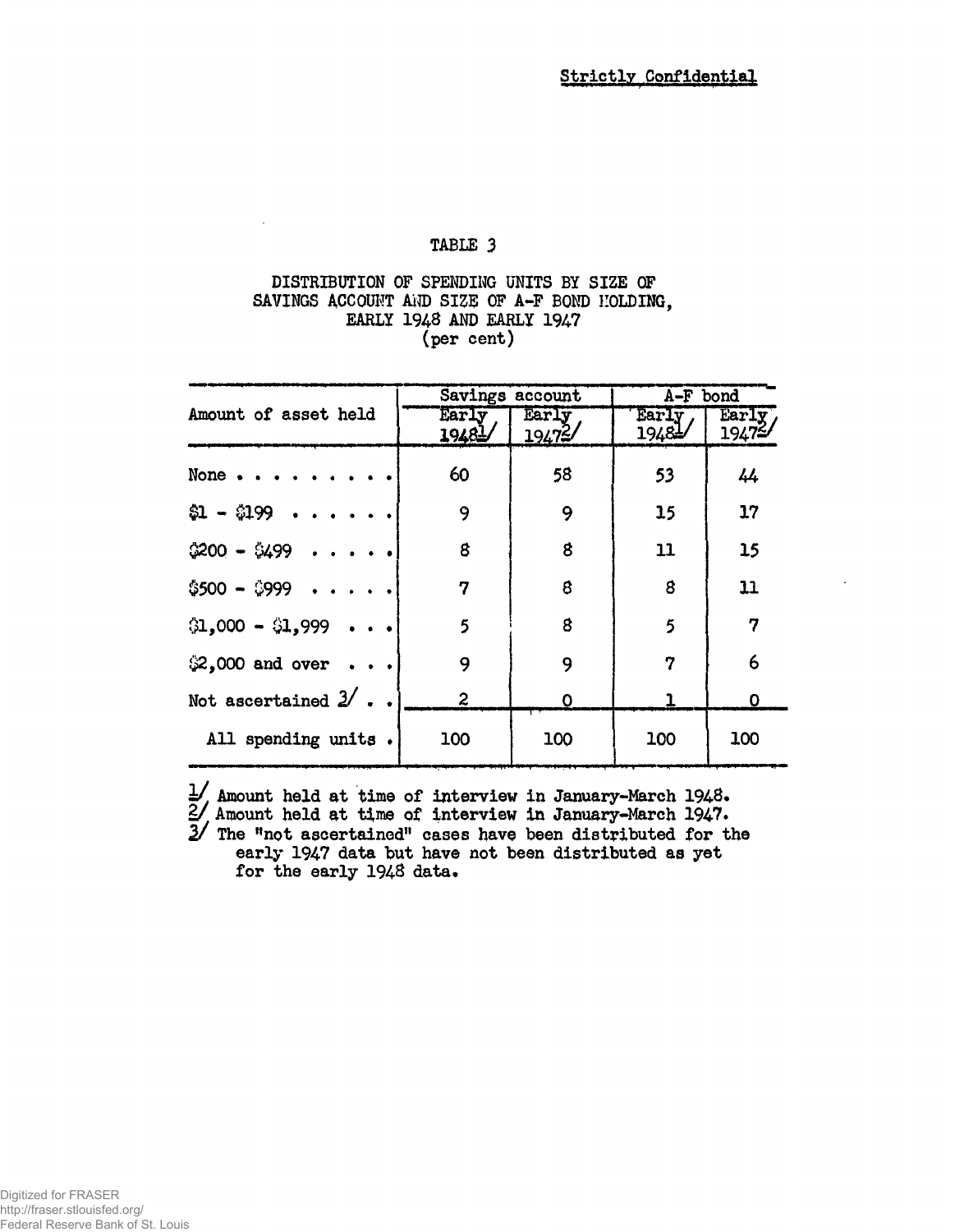#### **Strictly confidential**

#### **TABLE 4 COMPARISON OF POSITIVE AND NEGATIVE SAVERS MTHIN INCOME GROUPS, 1947 AND 1946 (percentage distribution of spending units within income group)**

|                                 |         | Income groups   |                 |                |           |              |              |             |                |        |                 |              |       |         |                                         |                                      |
|---------------------------------|---------|-----------------|-----------------|----------------|-----------|--------------|--------------|-------------|----------------|--------|-----------------|--------------|-------|---------|-----------------------------------------|--------------------------------------|
|                                 | Under   |                 | $$1,000-$       |                | $2,000 -$ |              | $$3,000-$    |             | \$4,000        |        | $$5,000-$       |              |       |         |                                         | $\frac{1}{2}$ 7.500 and All spending |
| Saving group                    | \$1,000 |                 | 1,999           |                | 2,999     |              | 13.999       |             | \$4,999        |        | $*7,499$        |              | above |         | units                                   |                                      |
|                                 | 19471   | 1946            | 1947            | 11946 1        |           | 194711946    |              | 1947   1946 | 1947 1946      |        |                 |              |       |         | 1947   1946   1947   1946   1947   1946 |                                      |
| Positive savers $\frac{1}{2}$   | 41      | 42 <sub>1</sub> | 57              | 60             | 63        | 64           | 66           | 78          | 64             | 81     | 74              | 85           | 73,   | 89      | 61                                      | 65                                   |
| Zero savers                     | 30      | 26              | 10 <sub>1</sub> | 9 <sub>1</sub> | 4         | 3            | $\mathbf{2}$ |             | 2 <sub>1</sub> | $\ast$ |                 |              |       |         | 8                                       | 8                                    |
| Negative savers $\frac{2}{ }$ . | 26      | 32              | 30 <sub>1</sub> | 31             | 29        | 33           | 29           | 21          | 30             | 19     | 20 <sub>1</sub> | 15           | 13    | 11      | 27                                      | 27                                   |
| Not ascertained $\frac{3}{2}$ . | 3       | 0               | $\mathbf{3}$    | 0              | 4         | $\mathbf{O}$ | 3            | $\mathbf 0$ | 4 L            | ΟI     | 6.              | $\mathbf{o}$ | 13    | $\circ$ | 4                                       |                                      |
| All spending units.             | 100     | 100             | 100             | 100            | 100       | 100          | 100          | 100         | 100            | 100    | 100             | 100          | 100   | 100 i   | 100                                     | 100                                  |

**Note: The frequency of dissavers may be slightly understated in the 1947 distribution, particularly at lower income levels, due to the omission of charge accounts and back bills from the 1947 saving** schedule. These items were included in the 1946 saving schedule.

- **Spending units with money income in excess of expenditures and taxes.**
- **Spending units with expenditures and taxes in excess of money incomes•**
- **iV The "not ascertained" cases have been distributed for the 1946 data but have not been distributed as yet for the 1947 data. The experience of previous surveys indicates that most of these cases will be treated as positive savers on the basis of obtained items of financial and nonfinancial information.**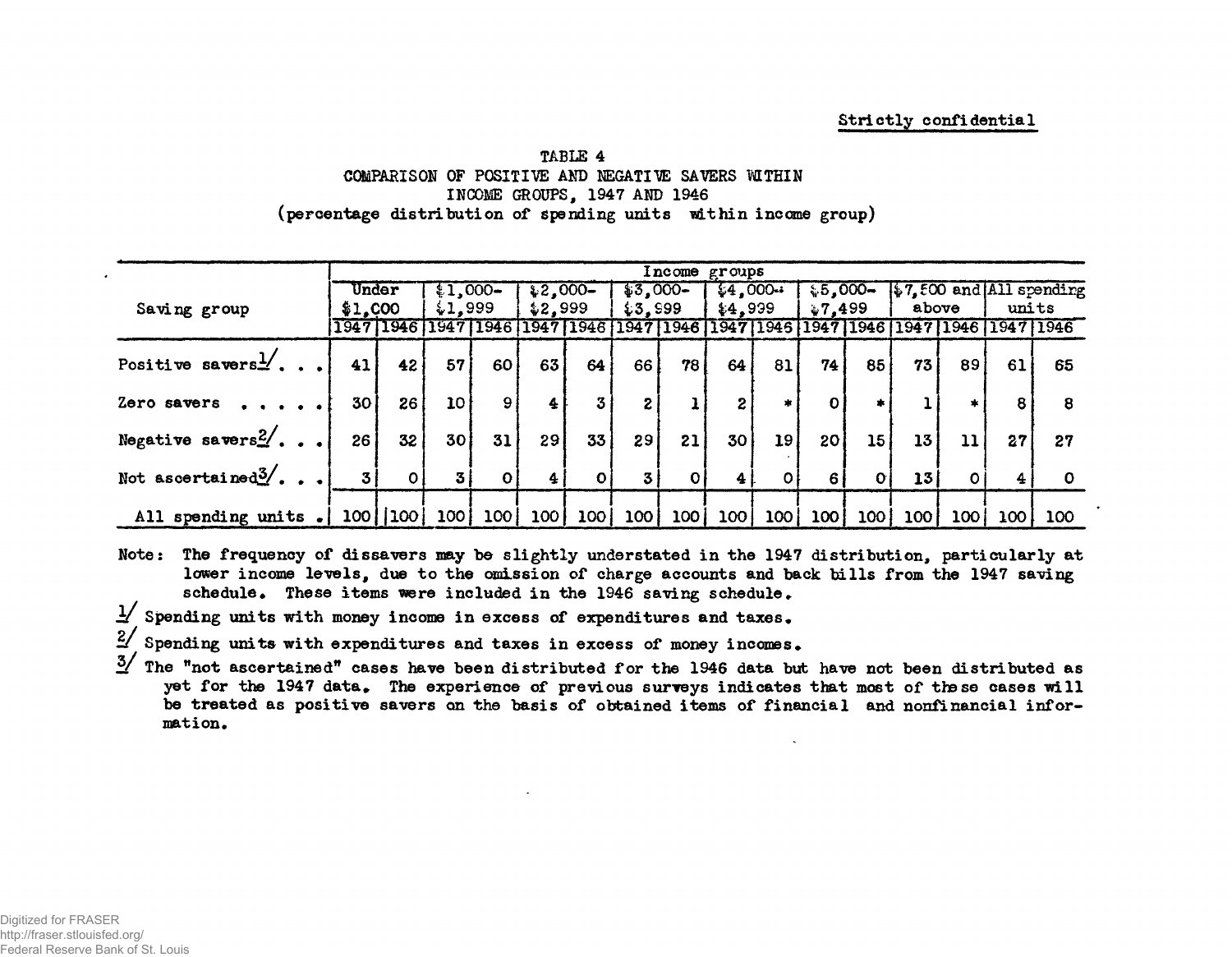$\mathbf{1}$ 

# **TABLE 5**

### **CONSUMER ATTITUDES TOWARD FINANCIAL SITUATION AND CONSUMER EXPECTATIONS CONCERNING THE GENERAL ECONOMIC OUTLOOK AND INCOMES**

|                                                                                                                                                                                                                                                                                                                                                                                                                                                                                                                                                                                                                                                                                                                                                                                                                                     |                                                      | Percentage distribution<br>of all spending units |                                        |
|-------------------------------------------------------------------------------------------------------------------------------------------------------------------------------------------------------------------------------------------------------------------------------------------------------------------------------------------------------------------------------------------------------------------------------------------------------------------------------------------------------------------------------------------------------------------------------------------------------------------------------------------------------------------------------------------------------------------------------------------------------------------------------------------------------------------------------------|------------------------------------------------------|--------------------------------------------------|----------------------------------------|
| Attitudes                                                                                                                                                                                                                                                                                                                                                                                                                                                                                                                                                                                                                                                                                                                                                                                                                           | $1948$ <sup>1</sup>                                  | $1947^2$                                         | 19463/                                 |
| Financial situation4                                                                                                                                                                                                                                                                                                                                                                                                                                                                                                                                                                                                                                                                                                                                                                                                                |                                                      |                                                  |                                        |
| Better off $\cdots$<br>Worse off $\cdots$ ,<br>Uncertain $\cdots$<br>Not ascertained $\cdots$                                                                                                                                                                                                                                                                                                                                                                                                                                                                                                                                                                                                                                                                                                                                       | 29<br>28<br>39<br>$\boldsymbol{2}$<br>$\overline{2}$ | 31<br>30<br>34<br>2                              | 20<br>$\frac{42}{31}$<br>$\frac{2}{5}$ |
| All cases                                                                                                                                                                                                                                                                                                                                                                                                                                                                                                                                                                                                                                                                                                                                                                                                                           | 100                                                  | 100                                              | 100                                    |
| General economic outlook2                                                                                                                                                                                                                                                                                                                                                                                                                                                                                                                                                                                                                                                                                                                                                                                                           |                                                      |                                                  |                                        |
| Good times ahead $\cdots$<br>Uncertain, no change<br>Bad times ahead $\cdots$ ,<br>Not ascertained<br>.                                                                                                                                                                                                                                                                                                                                                                                                                                                                                                                                                                                                                                                                                                                             | 47<br>19<br>26<br>8                                  | 55<br>21<br>22<br>$\overline{2}$                 | 35<br>23<br>36<br>6                    |
| All cases.                                                                                                                                                                                                                                                                                                                                                                                                                                                                                                                                                                                                                                                                                                                                                                                                                          | 100                                                  | 100                                              | 100                                    |
| $0$ wn incomes <sup>6</sup> /                                                                                                                                                                                                                                                                                                                                                                                                                                                                                                                                                                                                                                                                                                                                                                                                       |                                                      |                                                  |                                        |
| Income will be larger than in preceding year $\cdot \cdot$<br>Income will be about the same $\cdots$<br>Income will be smaller than in preceding year.<br>Uncertain, "it depends" $\cdots$<br>Not ascertained $\cdots$                                                                                                                                                                                                                                                                                                                                                                                                                                                                                                                                                                                                              | 27<br>47<br>13<br>9                                  | 26<br>42<br>12<br>18<br>$\overline{2}$           | 25<br>34<br>23<br>13                   |
| All cases $\cdots$ $\cdots$                                                                                                                                                                                                                                                                                                                                                                                                                                                                                                                                                                                                                                                                                                                                                                                                         | 100                                                  | 100                                              | 100                                    |
| 1/ Based on interviews, in January-March 1948 (third survey).<br>4/ Based on interviews, in January-March 1947 (second survey).<br>2/ Based on interviews, in January-March 1946 (first survey).<br>$4$ The question was: "Would you say that you people are better off or worse<br>off financially now than you were a year ago?"<br>$5/$ The question was: "Now considering the country as a whole, do you think we<br>will have good times or bad times or what during the next 12 months or so?"<br>$\mathcal{L}$ The question was: "Let me see, in 1947 you made $\mathcal{L}$ . Looking ahead now to<br>your income for the current year, 1948--how large do you think your income<br>will be for the entire year, 1948?" Farm operators were not asked their<br>income expectations and are excluded from the above figures. |                                                      |                                                  |                                        |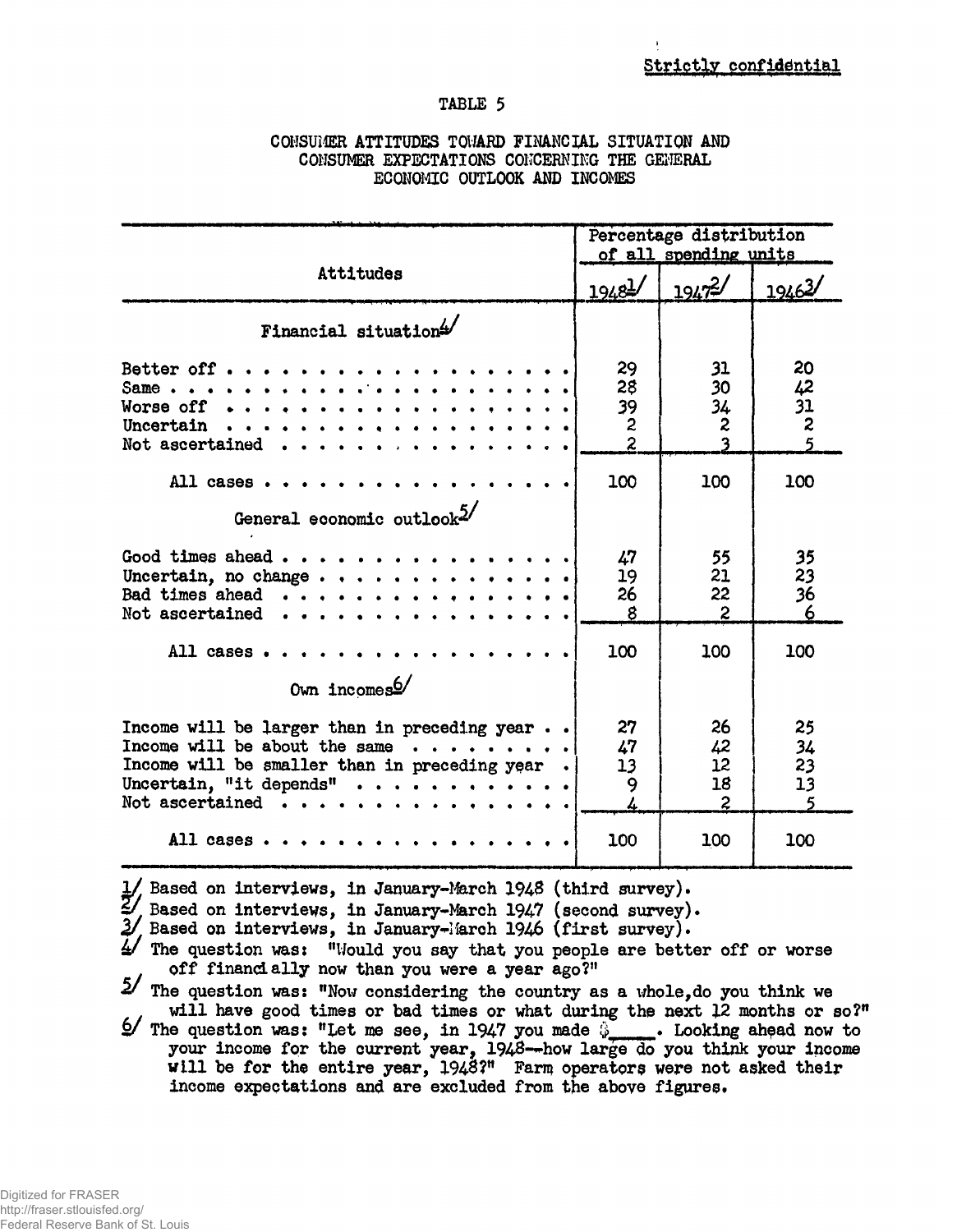**CONSUMER PRICE EXPECTATIONS FOR THE YEAR AHEAD, AS REPORTED AT INTERVALS IN 1948, 1947, AND 194.6**

|                                | Percentage distribution of all spending units<br>reporting price expectations as of: |                   |                                  |                |                       |  |  |  |
|--------------------------------|--------------------------------------------------------------------------------------|-------------------|----------------------------------|----------------|-----------------------|--|--|--|
| Price expectations!            | Feb. $14-$<br>March <sub>2</sub> 5<br>19482/                                         | January<br>194827 | $\frac{Ju\downarrow v}{1947}$ 3/ | Early<br>1947  | Early<br>1946         |  |  |  |
| Will go up $\cdots$            | 15                                                                                   | 50                | 32                               | 13             | 53                    |  |  |  |
| Will remain the same $\cdots$  | 29                                                                                   | 22                | 29                               | 22             | 21                    |  |  |  |
| Will go down $\cdots$          | 39                                                                                   | 16                | 29                               | 46             | 8                     |  |  |  |
| Conditional answers $\cdots$ . | 15                                                                                   | 10                | 9                                | 17             | 13                    |  |  |  |
| Not ascertained.               | $\boldsymbol{2}$                                                                     | $\overline{2}$    |                                  | $\overline{2}$ | $\boldsymbol{\kappa}$ |  |  |  |
| All cases $\cdots$ $\cdots$    | 100                                                                                  | 100               | 100                              | 100            | 100                   |  |  |  |

 $\mathbf{y}$  The question was: "What do you think will happen to the prices of the things you buy during \_\_\_\_\_\_ (next 12 months or year) -- do you think **they will go up, or down, or stay about where they are now?"**

**Based on interviews taken in 1948 Survey of Consumer Finances.**

**Based on spot survey (Interim purvey) taken in last two weeks of July 1947.**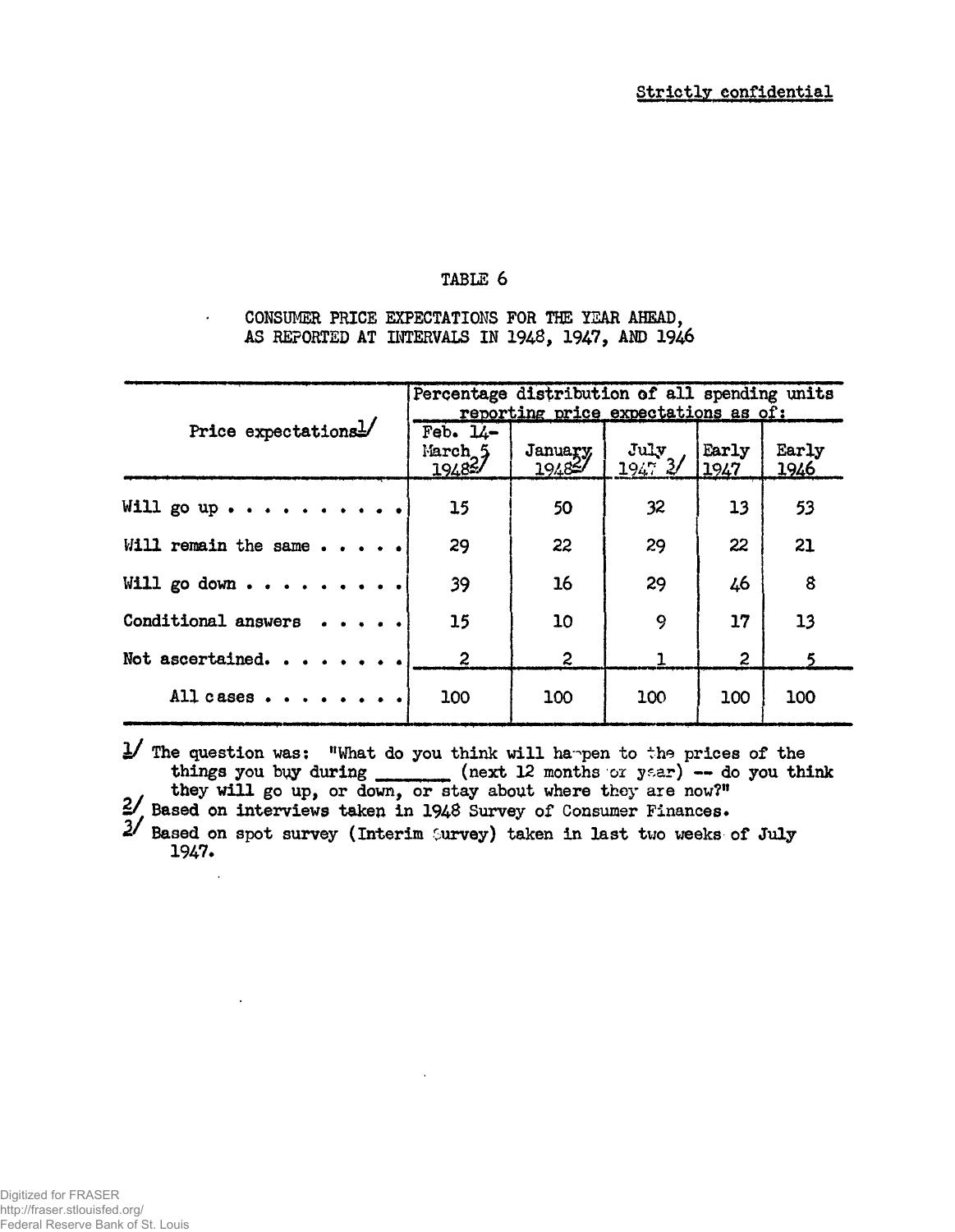**XABXE 7**

**Strictly confidential**

| CONSUMER INTENTIONS TO BUY IN 1948, 1947, AND 1946, AND ACTUAL PURCHASES IN 1947 AND 19461 |  |  |  |  |  |  |  |
|--------------------------------------------------------------------------------------------|--|--|--|--|--|--|--|
|                                                                                            |  |  |  |  |  |  |  |

|                                     |                 | Estimated                           |                 |                 |                 |
|-------------------------------------|-----------------|-------------------------------------|-----------------|-----------------|-----------------|
| Type of purchase                    | Percentage of   | number of                           |                 | Median Average  | total           |
|                                     |                 | spending units spending units price |                 | price           | value           |
|                                     |                 | $(In$ millions $)$                  |                 |                 | (In billions)   |
| Automobiles:                        |                 |                                     |                 |                 |                 |
| New and used cars--total:           |                 |                                     |                 |                 |                 |
| Purchases planned, 1948             | $9,0 - 13,5$    | $4.4 - 6.5$                         | 1, 570          | 1, 540          | $$6.8-10.0$     |
| Actual purchases, 1947              | 14.9            | 2/7.2                               | 1,150           | 1,250           | 9.2             |
| Purchases planned, 1947             | $10.0 - 13.4$   | $4.6 - 6.2$                         | $1,310$         | 1,300           | $6.0 - 8.1$     |
| Actual purchases, 1946              | 10.6            | 2/5.0                               | 790             | 920             | 4.6             |
| Purchases planned, 1946             | $9.6 - 12.2$    | $4.4 - 5.6$                         | 1,150           | 1,100           | $4.8 - 6.2$     |
| New cars:                           |                 |                                     |                 |                 |                 |
| Purchases planned, 1948             | $6.5 - 9.4$     | $3, 1 - 4, 5$                       | 1,750           | 1,860           | $5.8 - 8.4$     |
| Actual purchases, 1947              | 5,8             | 2.8                                 | 1,780           | 1,950           | 5.7             |
| Purchases planned, 1947             | $7.3 - 9.7$     | $3 - 4 - 4.5$                       | 1,500           | 1,540           | $5.2 - 7.0$     |
| Actual purchases, 1946              | $3 - 3$         | 1.5                                 | 1,500           | 1,620           | 2.3             |
| Purchases planned, 1946             | $7.4 - 9.3$     | $3.4 - 4.3$                         | $\frac{(3)}{2}$ | $\frac{(3)}{2}$ | $\frac{(3)}{2}$ |
| Used cars:                          |                 |                                     |                 |                 |                 |
| Purchases planned, 1948             | $2.5 - 4.1$     | $1.2 - 1.9$                         | 540             | 710             | $0.9 - 1.4$     |
| Actual purchases, 1947              | 9.1             | 4.4                                 | 660             | 780             | $3 - 5$         |
| Purchases planned, 1947             | $2.7 - 3.7$     | $1, 2 - 1, 7$                       | 500             | 650             | $0.8 - 1.1$     |
| Actual purchases, 1946              | 7.4             | 3.5                                 | 500             | 630             | 2,3             |
| Purchases planned, 1946             | $2.2 - 2.9$     | $1,0 - 1,3$                         | (3)             | $\frac{(3)}{2}$ | $(3)$ /         |
| Other selected durable goods:       |                 |                                     |                 |                 |                 |
| Purchases planned, 1948             | $19.0 - 24.6$   | $9, 2 - 11, 9$                      | 240             | 340             | $3 - 1 - 4.0$   |
| Actual purchases, 1947              | $35 - 1$        | 17.0                                | 200             | 310             | 5.3             |
| Purchases planned, 1947             | $18.1 - 23.8$   | $8.4 - 11.0$                        | 200             | 310             | $2.6 - 3.4$     |
| Actual purchases, 1946              | 28.3            | $13 - 1$                            | 180             | 310             | 4.1             |
| Purchases planned, 1946             | $25, 7 - 31, 3$ | $11.8 - 14.4$                       | 200             | 320             | $3.8 - 4.6$     |
| Houses: $\frac{4}{3}$               |                 |                                     |                 |                 |                 |
| Purchases planned. 1948             | $4.0 - 6.0$     | $1.7 - 2.6$                         | 6,580           | 7,430           | $12.6 - 19.3$   |
| Actual purchases, 1947              | 5.0             | 2.2                                 | 6,010           | 7,090           | 15.5            |
| Purchases planned, 1947             | $5.0 - 7.5$     | $2.1 - 3.2$                         | 5,110           | 6,310           | $13.3 - 20.2$   |
| Actual purchases, $1946\frac{5}{ }$ | $6 - 5$         | 2.7                                 | (3) /           | 5,390           | 14.5            |
| Purchases planned, 1946             | $7.5 - 9.3$     | $3.1 - 3.9$                         | (3)/            | 5,020           | $15,6 - 19,3$   |

 $\sim$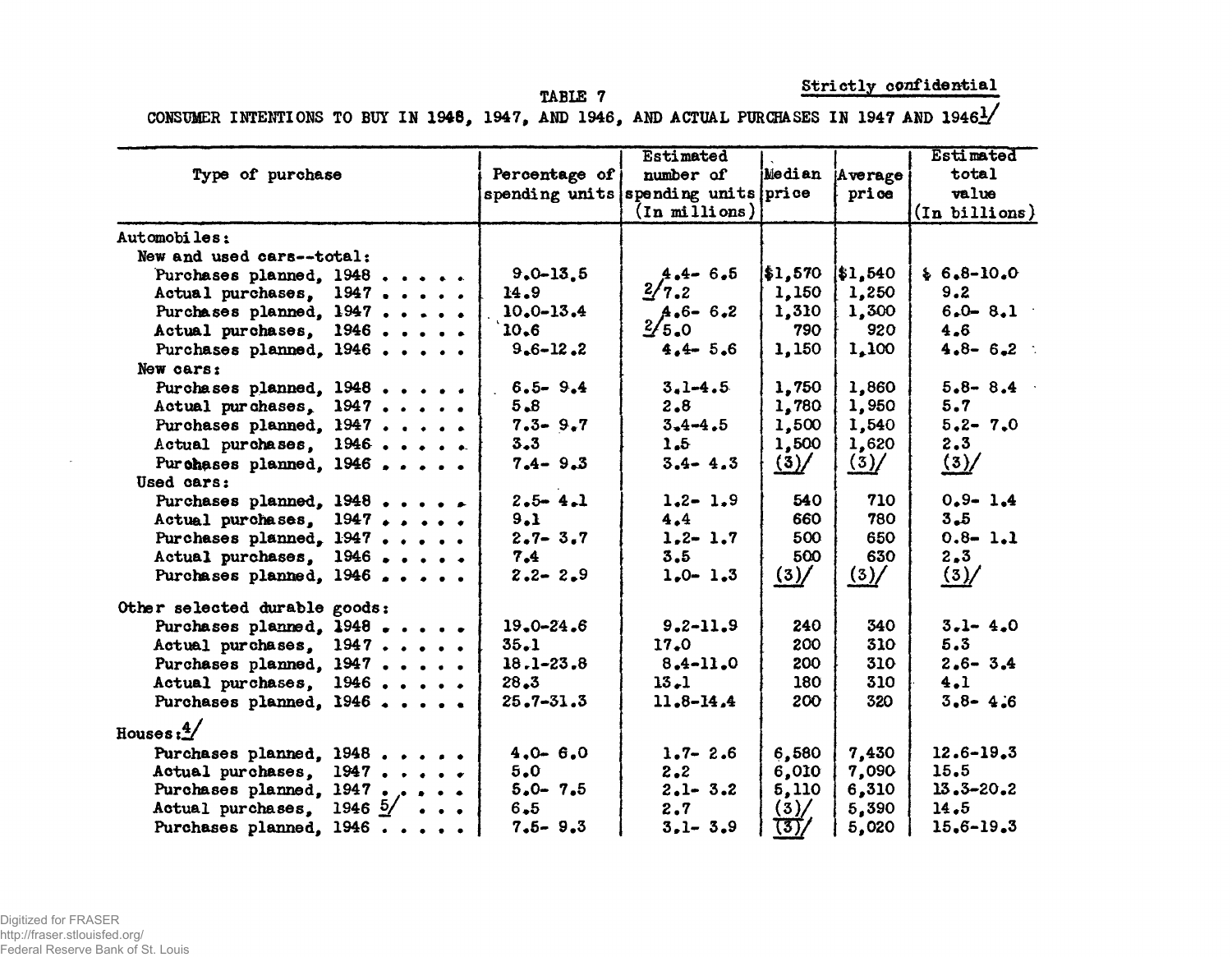- $1/$  Intended purchases for the year 1948 and actual purchases during  $1947$  were ascertained in the **third survey made early in 1948. Intended purchases for 1947 and actuali purchases during** 1946 were ascertained early in 1947, while intended purchases for the year 1946 were ascertained early in 1946. In every case, the percentage of people expecting to buy includes **those who said definitely they would buy and those who said they probably would do so# Intended purchases in 1948 and actual purchases in 1947 are related to 1947 money income, intended purchases for 1947 and actual purchases in 1946 to 1946 income, and intended pur**chases in 1946 to 1945 income.
- **This figure represents the number of cars bought, not the number of spending units that** bought cars.
- **Data not available•**
- *\$/* **Farmers are excluded from the housing figures inasmuch as their purchases of housing are** usually incidental to their purchases of farm land.
- **These are rough estimates which probably overstate purchases in 1946 because seme buyers of lots or summer cottages are included among house buyers • Estimates of 1947 purchases** exclude such transactions.